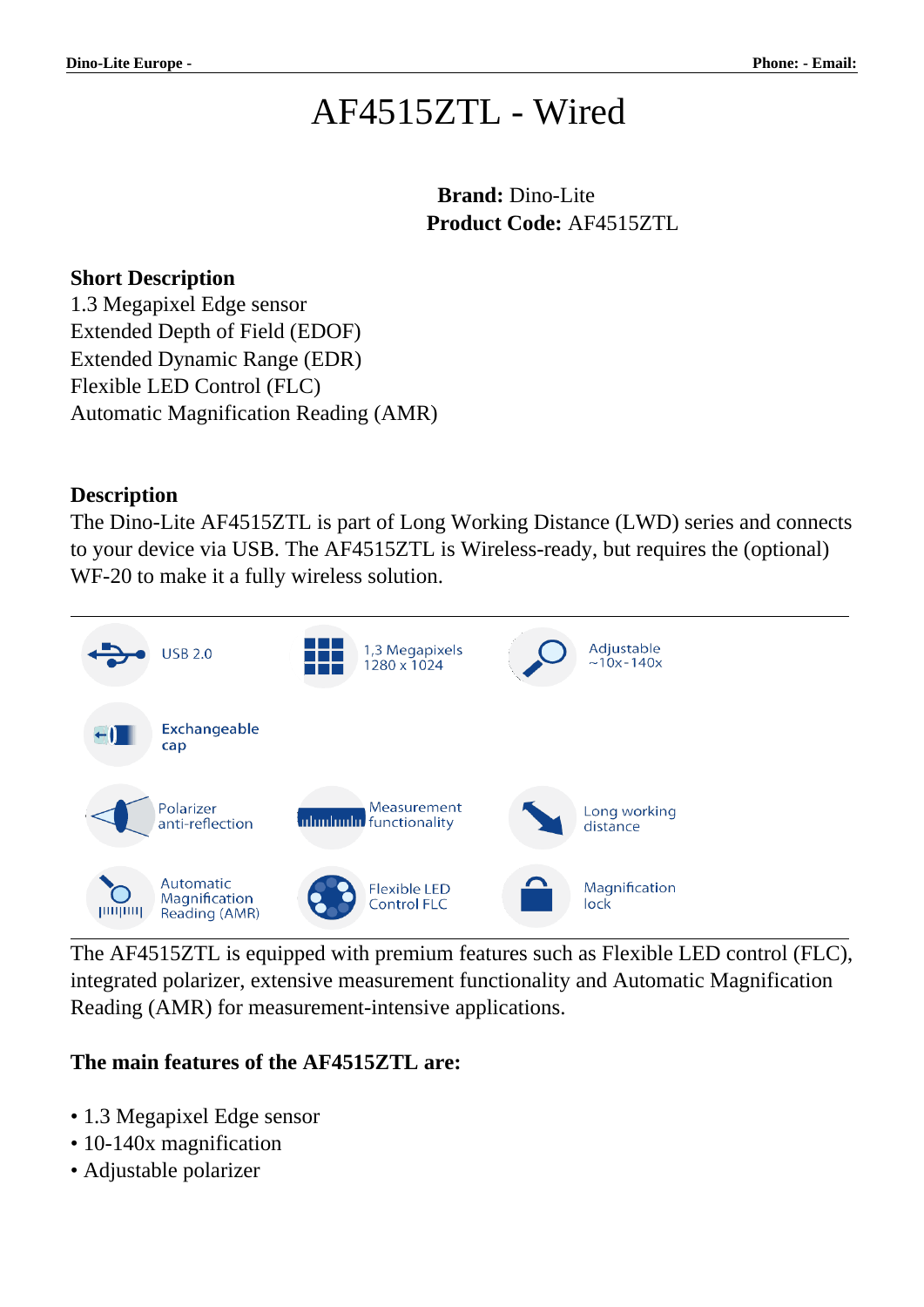- Automatic Magnification Reading (AMR)
- Flexible LED Control (FLC)
- Wireless-ready, requires the F-20 adapter (optional)
- And more...

| Working distance/field of view/depth of field |                 |                              |         |                |  |
|-----------------------------------------------|-----------------|------------------------------|---------|----------------|--|
| Magnification                                 | Working         | Field of View $(x)$ Field of |         | Depth of Field |  |
| Rate                                          | Distance *      |                              | View(y) |                |  |
| <b>Listed values</b>                          | * Without front |                              |         | Unit $=$ mm    |  |
| may differ                                    | cap             |                              |         |                |  |
| slightly                                      |                 |                              |         |                |  |
| 10                                            | 234.5           | 39.0                         | 31.2    | 12             |  |
| 20                                            | 112.5           | 19.5                         | 15.6    | 4.5            |  |
| 30                                            | 72.5            | 13.0                         | 10.4    | 3.1            |  |
| 40                                            | 54.5            | 9.8                          | 7.8     | 1.8            |  |
| 50                                            | 43.5            | 7.8                          | 6.2     | 1.2            |  |
| 60                                            | 37.5            | 6.5                          | 5.2     | 0.9            |  |
| 70                                            | 33.7            | 5.6                          | 4.5     | 0.6            |  |
| 80                                            | 31.3            | 4.9                          | 3.9     | 0.5            |  |
| 90                                            | 29.9            | 4.3                          | 3.5     | 0.37           |  |
| 100                                           | 29.2            | 3.9                          | 3.1     | 0.28           |  |
| 110                                           | 29.1            | 3.5                          | 2.8     | 0.22           |  |
| 120                                           | 29.3            | 3.3                          | 2.6     | 0.17           |  |
| 130                                           | 29.8            | 3.0                          | 2.4     | 0.12           |  |
| 140                                           | 30.5            | 2.8                          | 2.2     | 0.09           |  |

## **Specification**

| Lighting               |                         |  |
|------------------------|-------------------------|--|
| Light/LED type         | White                   |  |
| Number of LEDs         | 8                       |  |
| LED on/off switchable: | Yes                     |  |
| Infrared filter        | IR cut-filter $>650$ nm |  |
| Diffuser available     | Yes (N3C-D included)    |  |
| <b>Emission filter</b> | N <sub>0</sub>          |  |
| Polarizer              | Yes, linear             |  |
| Optics                 |                         |  |
| Magnification          | $10-140x$               |  |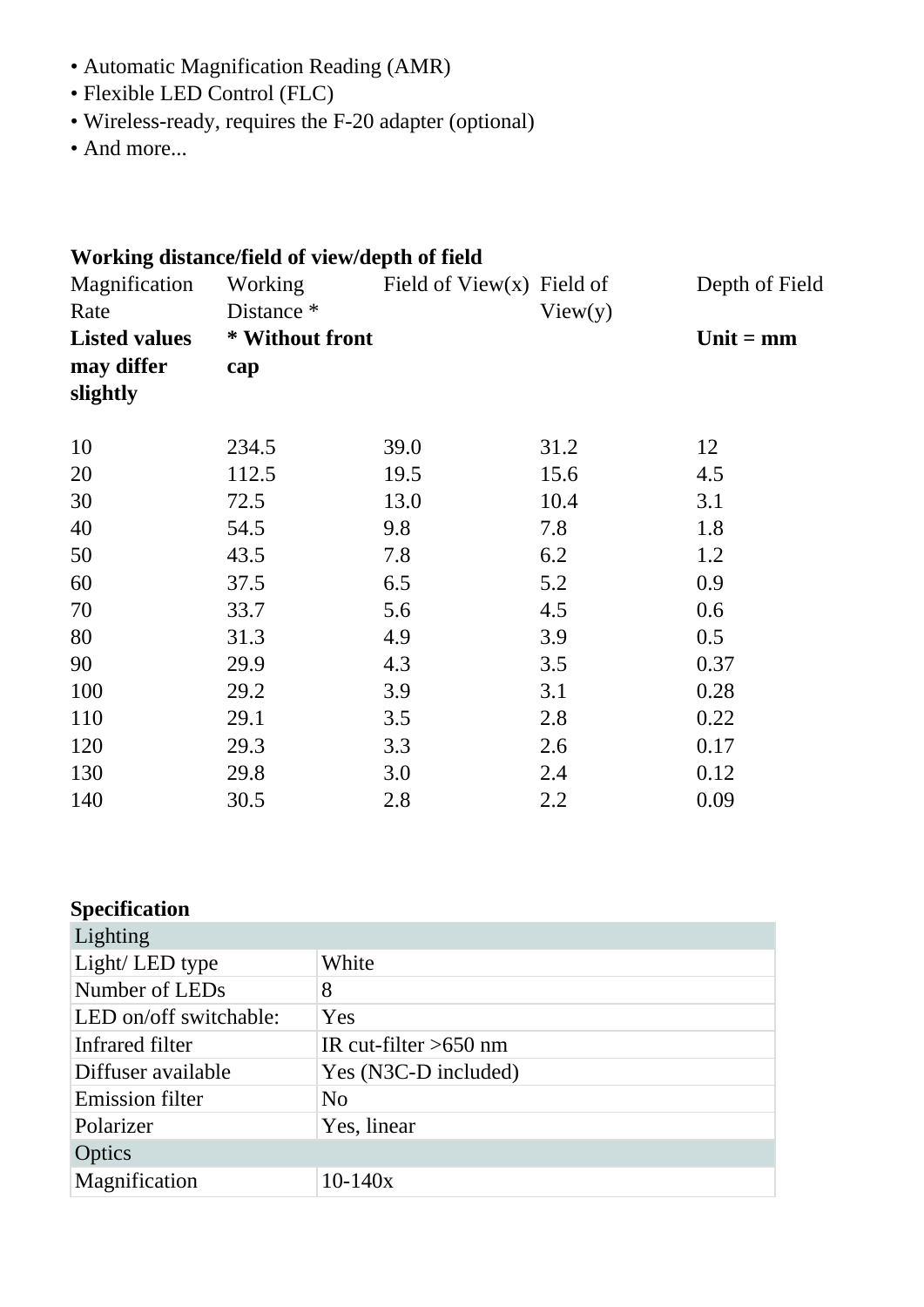| Macro zoom                           | N <sub>o</sub>                                                                                                                                                                                         |  |  |  |
|--------------------------------------|--------------------------------------------------------------------------------------------------------------------------------------------------------------------------------------------------------|--|--|--|
| <b>Working distance</b>              | Long                                                                                                                                                                                                   |  |  |  |
| Lens type                            | Glass with anti-reflection coating                                                                                                                                                                     |  |  |  |
| Sensor                               |                                                                                                                                                                                                        |  |  |  |
| Sensor type                          | <b>CMOS</b>                                                                                                                                                                                            |  |  |  |
| Resolution                           | 1.3 Megapixel (1280x1024)                                                                                                                                                                              |  |  |  |
| Maximum frame rate                   | 30 fps                                                                                                                                                                                                 |  |  |  |
| Compatibility                        |                                                                                                                                                                                                        |  |  |  |
| Interface                            | <b>USB 2.0</b>                                                                                                                                                                                         |  |  |  |
| Operating system                     | Windows 7, 8, 10 & 11, MacOS 10.12 and up                                                                                                                                                              |  |  |  |
| Included software                    | DinoCapture 2.0 (Windows), DinoXcope (Mac)<br>OS                                                                                                                                                       |  |  |  |
| Supported image formats<br>(Windows) | BMP, GIF, PNG, JPG, TIF, RAS, PNM, TGA,<br>PCX, MNG, WBMP, JP2, JPC, PGX                                                                                                                               |  |  |  |
| Supported video formats<br>(Windows) | WMV, FLV, SWF                                                                                                                                                                                          |  |  |  |
| Supported image formats<br>(MacOS)   | <b>JPEG, PNG</b>                                                                                                                                                                                       |  |  |  |
| Supported video formats<br>(MacOS)   | <b>MOV</b>                                                                                                                                                                                             |  |  |  |
| Imaging standards                    | DirectShow, UVC                                                                                                                                                                                        |  |  |  |
| Wifi                                 | Wireless-ready, requires the WF-20 adapter                                                                                                                                                             |  |  |  |
|                                      | (optional)                                                                                                                                                                                             |  |  |  |
| Housing                              |                                                                                                                                                                                                        |  |  |  |
| Housing material                     | Composite/ plastic housing                                                                                                                                                                             |  |  |  |
| <b>Magnification lock</b>            | Yes                                                                                                                                                                                                    |  |  |  |
| Dimensions                           | $11.4cm$ (L) x 3.3cm (D)                                                                                                                                                                               |  |  |  |
| Weight                               | 111g                                                                                                                                                                                                   |  |  |  |
| Cable length                         | 1.8 <sub>m</sub>                                                                                                                                                                                       |  |  |  |
| Features                             |                                                                                                                                                                                                        |  |  |  |
| Special feature                      | Automatic Magnification Reading (AMR),<br>Flexible LED Control (FLC)                                                                                                                                   |  |  |  |
| Measurement                          | Yes                                                                                                                                                                                                    |  |  |  |
| Calibration                          | Yes                                                                                                                                                                                                    |  |  |  |
| Microtouch sensor                    | Yes                                                                                                                                                                                                    |  |  |  |
| <b>ESD</b> safe                      | N <sub>o</sub>                                                                                                                                                                                         |  |  |  |
| Information                          |                                                                                                                                                                                                        |  |  |  |
| Package contents                     | Microscope, carry pouch, software CD, calibration<br>target, user manual, N3C-O- Open cap, N3C-C-<br>Closed cap, N3C-D- Diffuser cap, N3C-E-<br>Extension cap, N3C-L-Long cap, N3C-S-Side<br>light cap |  |  |  |